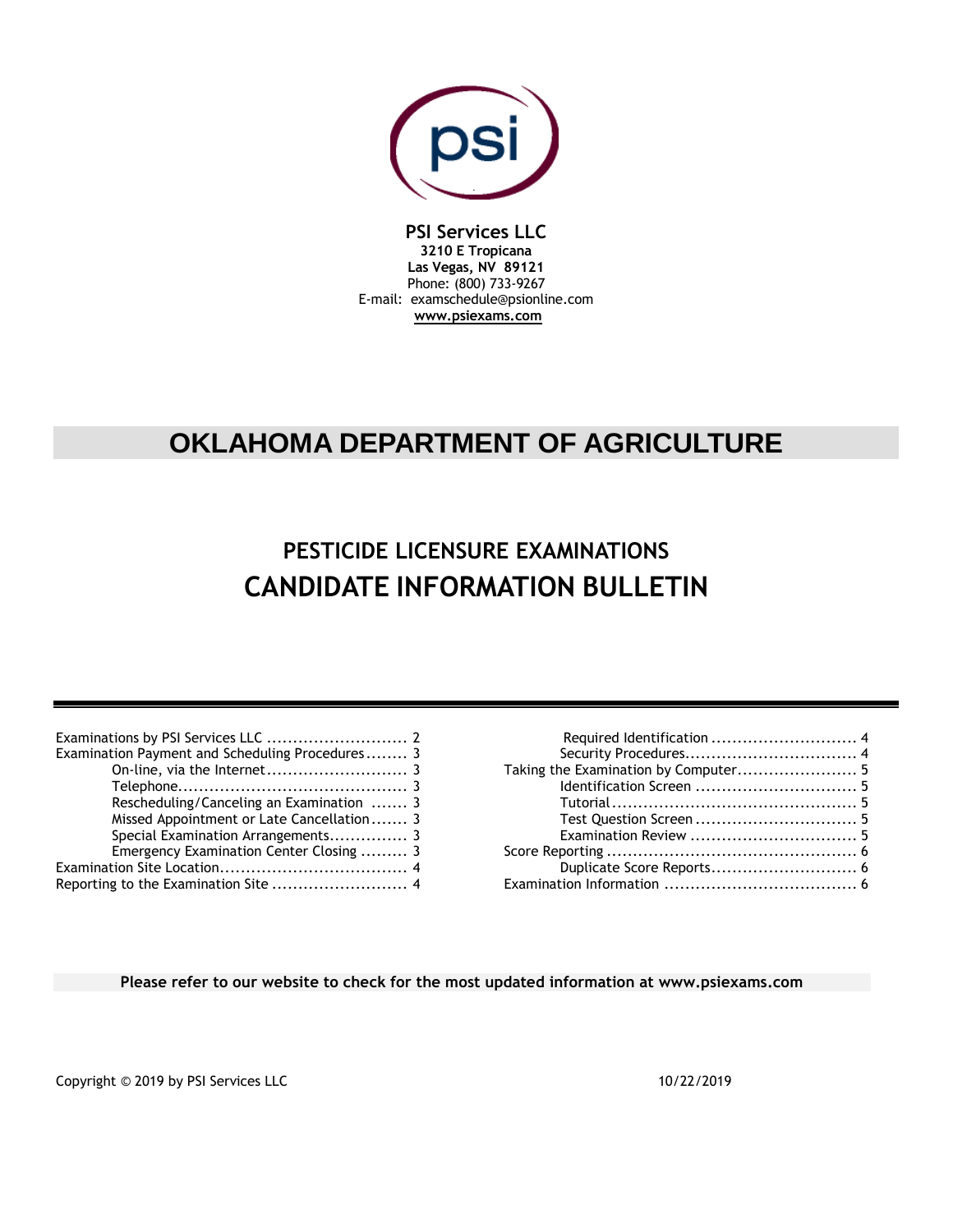# **EXAMINATIONS BY PSI SERVICES LLC**

The Oklahoma Department of Agriculture has contracted with PSI Services LLC (PSI) to conduct the licensure examination program. PSI provides these examinations through a network of computer examination centers in Oklahoma and various locations throughout the United States.

> Oklahoma Department of Agriculture Pesticide Applicator 2800 N Lincoln Blvd Oklahoma City, OK 73105 Phone: 405-521-3864 <http://www.oda.state.ok.us/>

### **Certified Applicator**

If you are not currently a Certified Applicator:

- You must take the Core Exam PLUS a category exam to become a Certified Applicator.
- You must take and pass the Core Exam first. Within one year you can take one of the Category exams.

If you are already certified as a Certified Applicator:

- You do not have to take the Core exam and can take any of the other Category exams.
- If candidates are already certified in a category (exam) and want to add another category (exam) they do not have to take the Core again, as long as they keep their certification current (5-year cycle)

The following categories require a practical examination in addition to the Core and the written exam. These exams are performed at OSU in Stillwater:

- (7A)- General Pest
- (7B)- Structural Pest/Termite
- (7C)- Fumigation

The practical exam must be taken within twelve (12) months of passing the written examination. Failure to pass the practical within this period of time will require retaking the written exam.

### **Service Technician**

If you are taking the Service Technician exam, you are NOT required to take the Core exam. Service Technician only need to take the Service Technician exam.

#### **Private Applicator**

If you are taking the Private Applicator exam, you are NOT required to take the Core exam. Private Applicators only need to take the Private Applicator exam.

#### **Aerial Exam**

The Aerial exam requires that you take the Core Exam first, as well as the Category exams. The Areial exam cannot be taken alone.

**IN ORDER TO KEEP CURRENT, YOU NEED CEU'S OR RETEST IN THE CATEGORY AT THE END OF THE CERTIFICATION PERIOD.**

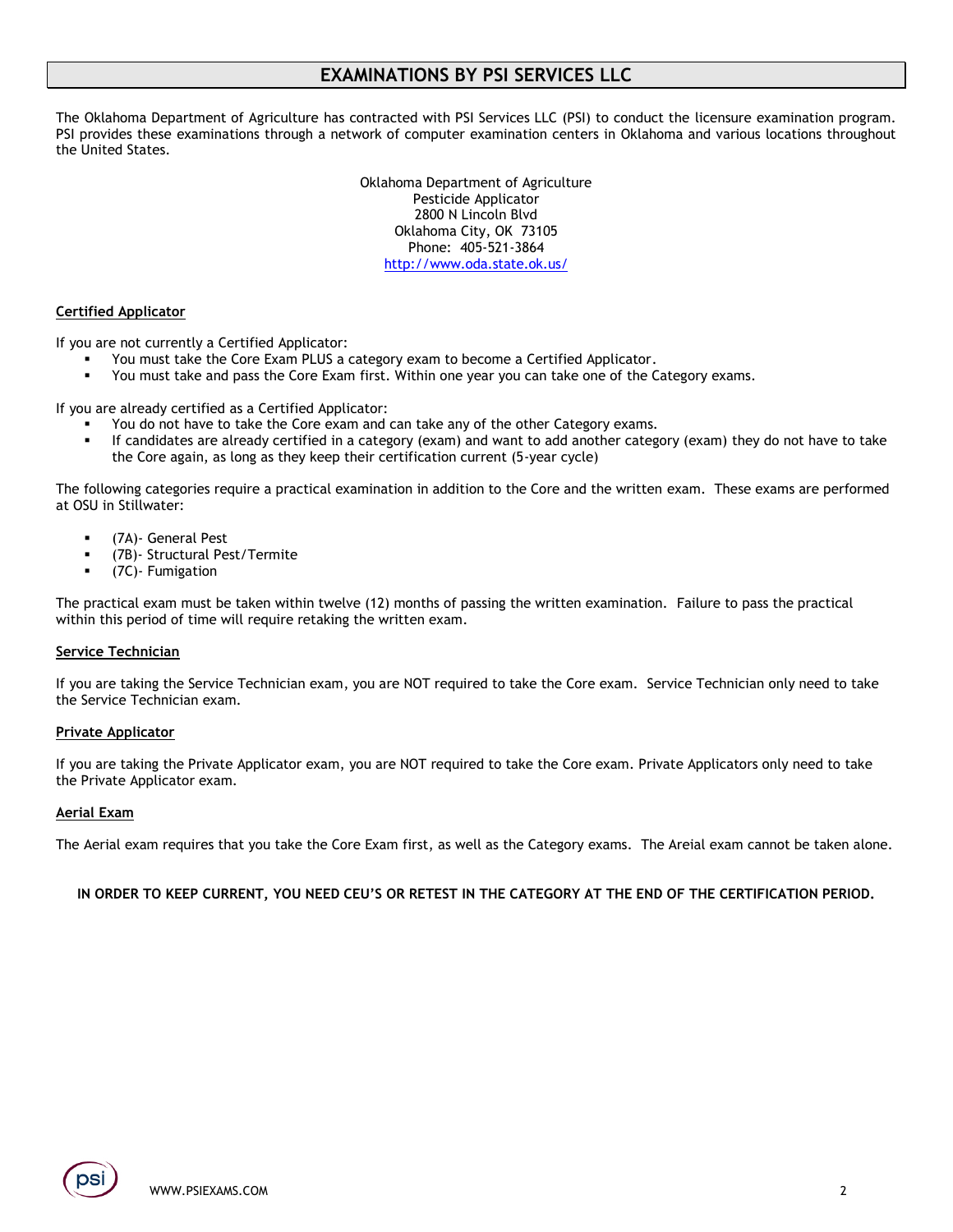# **EXAMINATION PAYMENT AND SCHEDULING PROCEDURES**

### **ON-LINE (WWW.[PSIEXAMS](http://www.psiexams.com/).COM)**

For the fastest and most convenient examination scheduling process, PSI recommends that you register for your examinations using the Internet. You register online by accessing PSI's registration website at [www.psiexams.com.](http://www.psiexams.com/) Internet registration is available 24 hours a day.

- Log onto PSI's website and create an account. You will be asked to put in your email address and the spelling of your name exactly as it is shown on your identification that will be presented at the examination site.
- You will be asked to select the examination. You will then enter your personal and contact information. Note: the ID# is your driver's license number. You will then be ready to pay and schedule for the examination. Enter your zip code and a list of the examination sites closest to you will appear. Once you select the desired examination site, available dates will appear.

### **TELEPHONE**

Call (800) 733-9267, PSI registrars are available to receive payment and to schedule your appointment for the examination.

To register by phone, you need a valid credit card (VISA, MasterCard, American Express or Discover). PSI registrars are available Monday through Friday between 6:00 am and 7:00 pm, and Saturday-Sunday between 8:00 am and 4:30 pm, Central Time.

### **RESCHEDULING/CANCELING AN EXAMINATION APPOINTMENT**

You may cancel and reschedule an examination appointment without forfeiting your fee if your *cancellation notice is received 2 days before the scheduled examination date*. For example, for a Monday appointment, the cancellation notice would need to be received on the previous Saturday. You may reschedule online at [www.psiexams.com](http://www.psiexams.com/) or call PSI at (800) 733-9267.

**Note: A voice mail message is not an acceptable form of cancellation. Please use the PSI Website or call PSI and speak directly to a Customer Service Representative**

### **SCHEDULING MULTIPLE EXAMS**

You may schedule more than one examination appointment in one day. However, if you schedule the Core Exam on the same day as a Category Exam and fail the Core Exam, your Category Exam will not count towards certification nor will you be able to cancel, forfeiting your examination fee.

### **MISSED APPOINTMENT OR LATE CANCELLATION**

If you miss your appointment, you will not be able to take the examination as scheduled, further you will forfeit your examination fee, if you:

- Do not cancel your appointment 2 days before the scheduled examination date;
- Do not appear for your examination appointment;
- Arrive after examination start time;
- Bo not present proper identification when you arrive for the examination.

### **EXAMINATION ACCOMMODATIONS (ADA)**

All examination centers are equipped to provide access in accordance with the Americans with Disabilities Act (ADA) of 1990, and every reasonable accommodation will be made in meeting a candidate's needs. Candidates who require special accommodations will need to complete the necessary forms prior to registering for an exam with PSI. Please contact the Department for more information. Applicants with disabilities or those who would otherwise have difficulty taking the examination should request for alternative arrangements by [Clicking Here.](https://psi-cdexp.zendesk.com/hc/en-us/requests/new?ticket_form_id=360000150872)

### **EXAMINATION SITE CLOSING FOR AN EMERGENCY**

In the event that severe weather or another emergency forces the closure of an examination site on a scheduled examination date, your examination will be rescheduled. PSI personnel will attempt to contact you in this situation via telephone and email. However, you may check the status of your examination schedule by calling (800) 733-9267. Every effort will be made to reschedule your examination at a convenient time as soon as possible. You will not be penalized. You will be rescheduled at no additional charge.

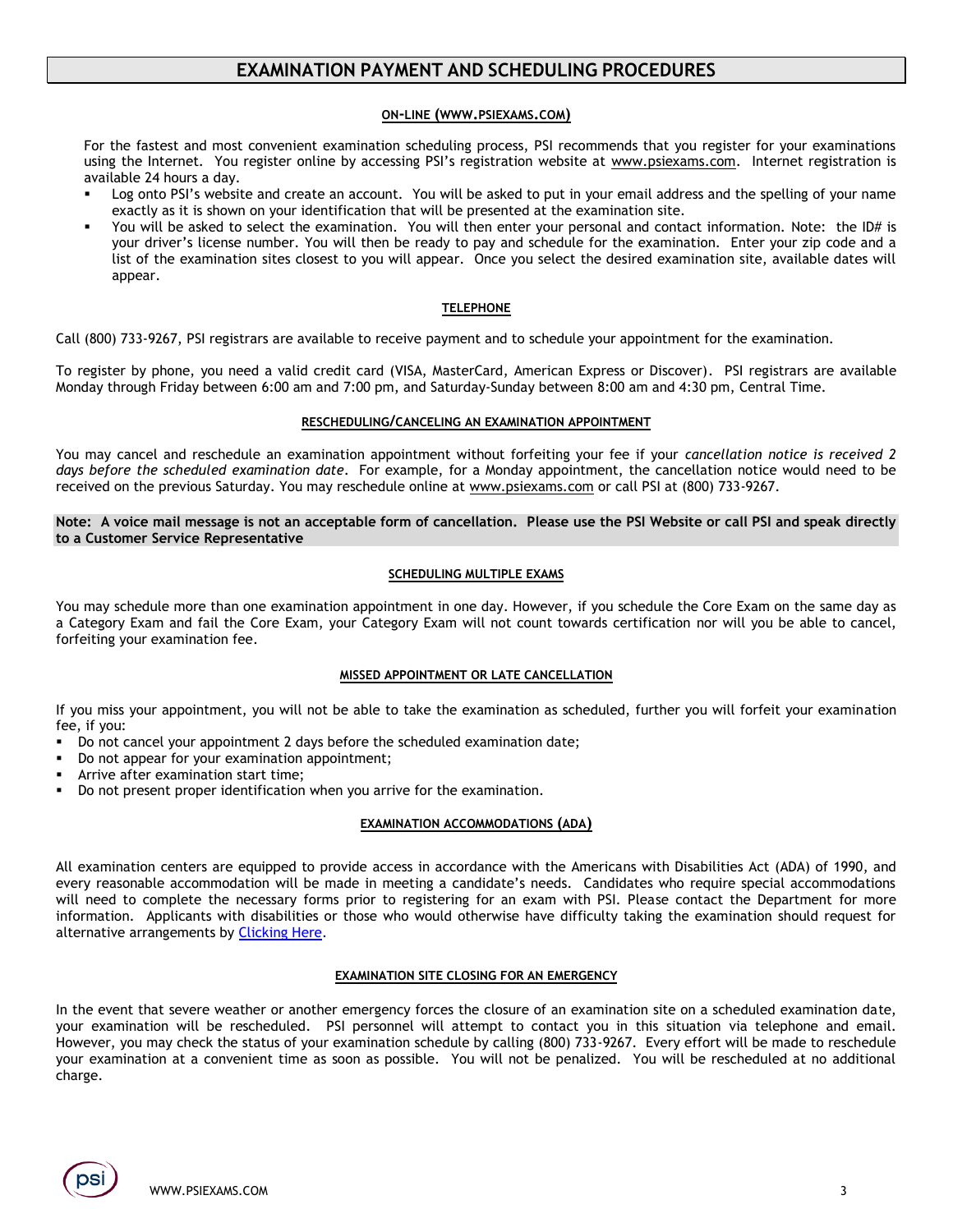# **EXAMINATION SITE LOCATIONS**

| Oklahoma City I  | 3800 N Classen Blvd, Ste C-20, Oklahoma City, OK 73118                                       |
|------------------|----------------------------------------------------------------------------------------------|
| Oklahoma City II | NW 23rd St and Villa Avenue, Suite 60, Shepherd Mall Office Complex, Oklahoma City, OK 73107 |
| Tulsa            | 2816 East 51St Street, Suite 101, Tulsa, OK 74105                                            |
| <b>McAlester</b> | 21 East Carl Albert Parkway (US Hwy 270), McAlester, Oklahoma 74501                          |
| Woodward         | 1915 Oklahoma Ave, Suite 3, Woodward, OK 73801                                               |
| Lawton           | Great Plains Technology Center, 4500 West Lee Blyd Building 300- RM 308, Lawton, OK 73505    |
| Enid             | Autry Technology Center, 1201 W. Willow Rd, Enid, OK 73703                                   |
| Ponca City       | Pioneer Technology Center, 2101 N Ash, Ponca City, OK 74601                                  |

[Click Here](https://psi-cdexp.zendesk.com/hc/en-us/requests/new?ticket_form_id=360000150872) to request out-of-state testing.

# **REPORTING TO THE EXAMINATION SITE**

On the day of the examination, you should arrive 30 minutes before your appointment. This extra time is for sign-in, identification, and familiarizing you with the examination process. *If you arrive late, you may not be admitted to the examination site and you will forfeit your examination registration fee.* 

### **REQUIRED IDENTIFICATION**

### **Candidates need to provide one (1) form of identification.**

Candidates must register for the exam with their LEGAL first and last name as it appears on their government issued identification. The required identification below must match the first and last name under which the candidate is registered. Candidates are required to bring one (1) form of a valid (non-expired) signature bearing identification to the test site.

## **REQUIRED IDENTIFICATION (with photo) – Choose One**

- State issued driver's license
- State issued identification card
- **N** US Government Issued Passport
- US Government Issued Military Identification Card
- US Government Issued Alien Registration Card

### **SECURITY PROCEDURES**

The following security procedures apply during examinations:

- You will have access to an online calculator. You may not bring your own calculator.
- You will be given a piece of scratch paper and a pencil. These will be returned to the proctor at the end of your examination.
- Candidates may only take approved items into the examination room.
- All personal belongings of candidates should be placed in the secure storage provided at each site prior to entering the examination room. Personal belongings **include**, **but are not limited to**, the following items:
	- **Electronic devices of any type, including cellular / mobile phones, recording devices, electronic watches, cameras, pagers, laptop computers, tablet computers (e.g., iPads), music players (e.g., iPods), smart watches, radios, or electronic games.**
	- **Bulky or loose clothing or coats** that could be used to conceal recording devices or notes. For security purposes outerwear such as, but not limited to: open sweaters, cardigans, shawls, scarves, hoodies, vests, jackets and coats are not permitted in the testing room. **In the event you are asked to remove the outerwear, appropriate attire, such as a shirt or blouse should be worn underneath.**
	- **Hats or headgear not worn for religious reasons** or as religious apparel, including hats, baseball caps, or visors.
	- **Other personal items**, including purses, notebooks, reference or reading material, briefcases, backpacks, wallets, pens, pencils, other writing devices, food, drinks, and good luck items.
- Although secure storage for personal items is provided at the examination site for your convenience, PSI is not responsible for any damage, loss, or theft of any personal belongings or prohibited items brought to, stored at, or left behind at the

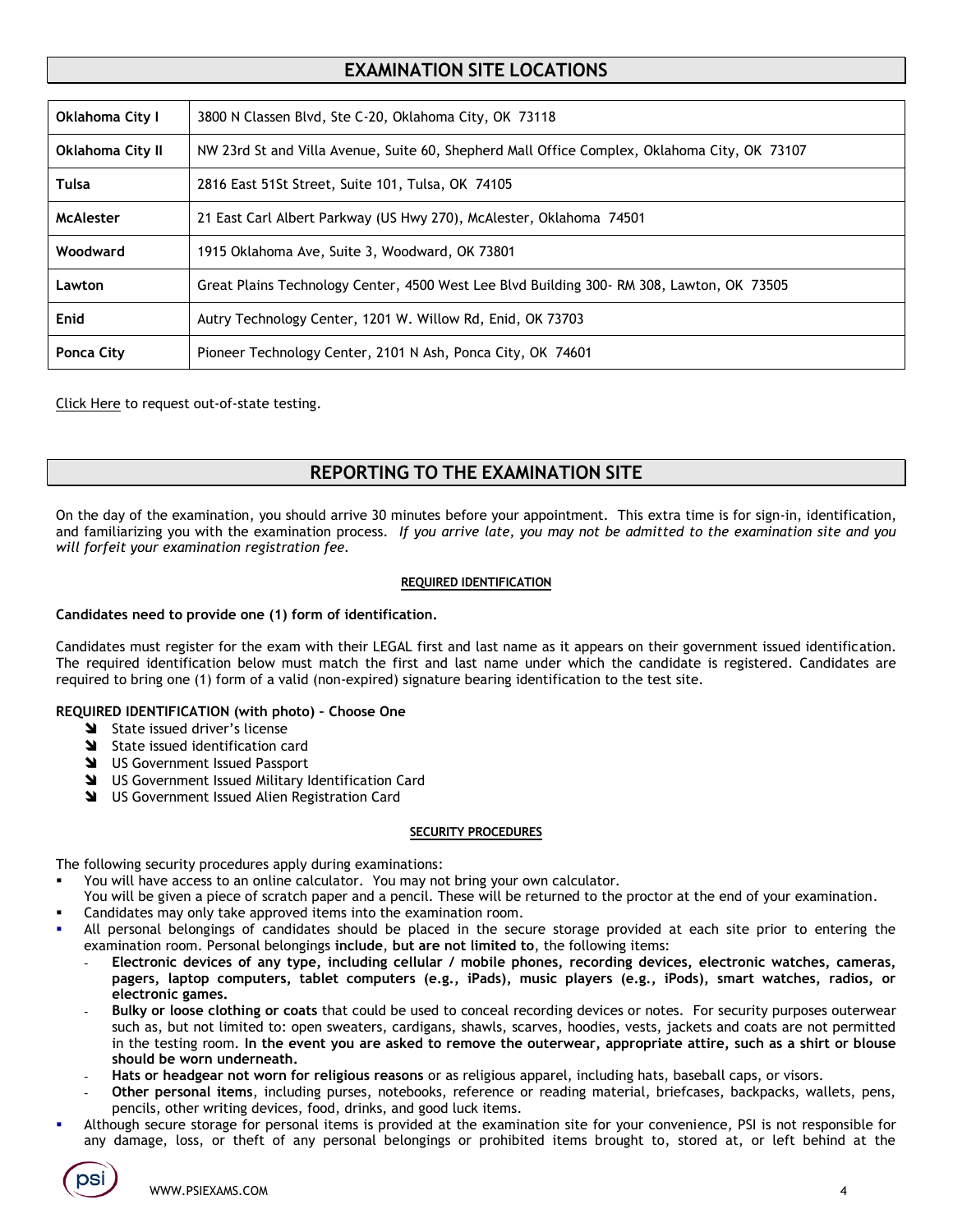examination site. PSI assumes no duty of care with respect to such items and makes no representation that the secure storage provided will be effective in protecting such items. If you leave any items at the examination site after your examination and do not claim them within 30 days, they will be disposed of or donated, at PSI's sole discretion.

- Person(s) accompanying an examination candidate may not wait in the examination center, inside the building or on the building's property. This applies to guests of any nature, including drivers, children, friends, family, colleagues or instructors.
- No smoking, eating, or drinking is allowed in the examination center.
- During the check in process, all candidates will be asked if they possess any prohibited items. Candidates may also be asked to empty their pockets and turn them out for the proctor to ensure they are empty. The proctor may also ask candidates to lift up the ends of their sleeves and the bottoms of their pant legs to ensure that notes or recording devices are not being hidden there.
- Proctors will also carefully inspect eyeglass frames, tie tacks, or any other apparel that could be used to harbor a recording device. Proctors will ask to inspect any such items in candidates' pockets.
- If prohibited items are found during check-in, candidates shall put them in the provided secure storage or return these items to their vehicle. PSI will not be responsible for the security of any personal belongings or prohibited items.
- Any candidate possessing prohibited items in the examination room shall immediately have his or her test results invalidated, and PSI shall notify the examination sponsor of the occurrence.
- Any candidate seen giving or receiving assistance on an examination, found with unauthorized materials, or who violates any security regulations will be asked to surrender all examination materials and to leave the examination center. All such instances will be reported to the examination sponsor.
- Copying or communicating examination content is violation of a candidate's contract with PSI, and federal and state law. Either may result in the disqualification of examination results and may lead to legal action.
- Once candidates have been seated and the examination begins, they may leave the examination room only to use the restroom, and only after obtaining permission from the proctor. Candidate will not receive extra time to complete the examination.

## **TAKING THE EXAMINATION BY COMPUTER**

The examination will be administered via computer. You will be using a mouse and computer keyboard.

### **IDENTIFICATION SCREEN**

You will be directed to a semiprivate testing station to take the examination. When you are seated at the testing station, you will be prompted to confirm your name, identification number, and the examination for which you are registered.

#### **TUTORIAL**

Before you start your examination, an introductory tutorial is provided on the computer screen. The time you spend on this tutorial, up to 15 minutes, DOES NOT count as part of your examination time. Sample questions are included following the tutorial so that you may practice answering questions and reviewing your answers.

#### **TEST QUESTION SCREEN**

The "function bar" at the top of the test question screen provides mouse-click access to the features available while taking the examination.

|                                                                           |                                     |             |                      |           |           | m Mark Comments M Goto ? Help X End |  |
|---------------------------------------------------------------------------|-------------------------------------|-------------|----------------------|-----------|-----------|-------------------------------------|--|
|                                                                           | Question: 3 of 40                   | Answered: 2 | <b>Unanswered: 1</b> | Marked: 0 | View: All | Time Left(Min): 359                 |  |
| 3.<br>What do the stars on the United States of America's flag represent? |                                     |             |                      |           |           |                                     |  |
|                                                                           | (Choose from the following options) |             |                      |           |           |                                     |  |
|                                                                           | 1. Presidents<br>п                  |             |                      |           |           |                                     |  |
| п<br>2. Colonies                                                          |                                     |             |                      |           |           |                                     |  |
|                                                                           | 3. States<br>П.                     |             |                      |           |           |                                     |  |
|                                                                           | 4. Wars<br>п                        |             |                      |           |           |                                     |  |
|                                                                           |                                     |             |                      |           |           |                                     |  |
|                                                                           |                                     |             | << Back              | Next      |           |                                     |  |

One question appears on the screen at a time. During the examination, minutes remaining will be displayed at the top of the screen and updated as you record your answers.

IMPORTANT: After you have entered your responses, you will later be able to return to any question(s) and change your response, provided the examination time has not run out.

#### **EXAMINATION REVIEW**

PSI, in cooperation with the Department, will be consistently evaluating the examinations being administered to ensure that the examinations accurately measure competency in the required knowledge areas. While taking the examination, examinees will have the opportunity to provide comments on any questions, by using the clicking the Comments link on the function bar of the test question screen.

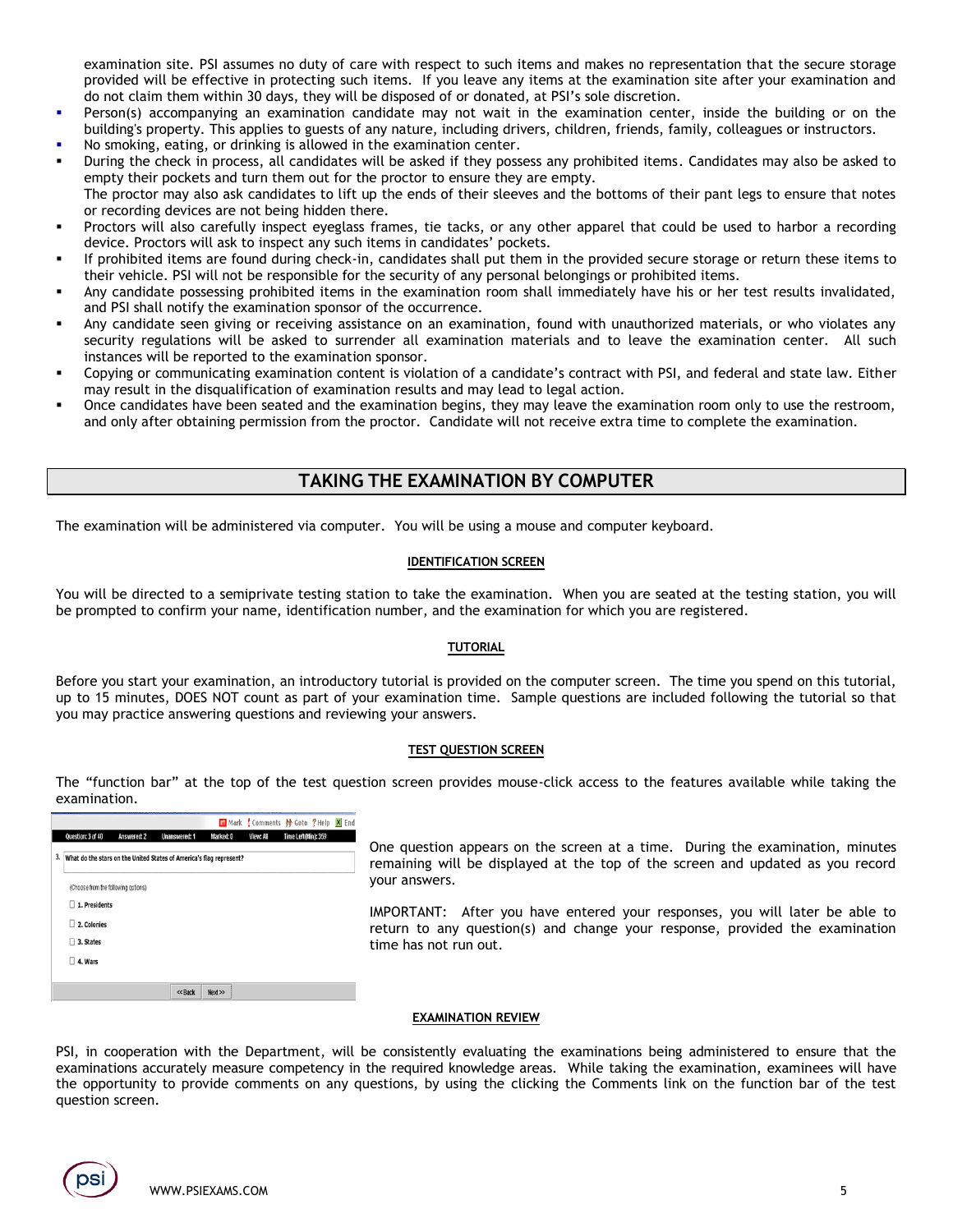These comments will be analyzed by PSI examination development staff. PSI does not respond to individuals regarding these comments, all substantive comments are reviewed. **This is the only review of examination materials available to candidates.**

# **SCORE REPORTING**

Your score will be given to you immediately following completion of the examination. The following summary describes the score reporting process:

- If you **pass**, you will receive a successful score report.
- If you do not pass, you will receive a diagnostic report indicating your strengths and weaknesses by examination type on the score report.

### **DUPLICATE SCORE REPORTS**

You may request a duplicate score report after your examination by emailing [scorereport@psionline.com](mailto:scorereport@psionline.com) or by calling 800-733-9267.

# **EXAMINATION INFORMATION**

|                                           | # of Items | <b>Exam Timing</b> | Exam             | Percent        |
|-------------------------------------------|------------|--------------------|------------------|----------------|
| <b>Exam Name</b>                          |            | (mins)             | Fee              | <b>Scoring</b> |
| 1-Core Exam                               | 50         | 75                 | $\overline{595}$ | 70%            |
| 1a-Agricultural Plant                     | 50         | 75                 | \$95             | 70%            |
| 1b-Agrilultural Animal                    | 50         | 75                 | \$95             | 70%            |
| 2-Forest Pest Control                     | 50         | 75                 | \$95             | 70%            |
| 3a-Ornamental & Turf Pest Control         | 50         | 75                 | \$95             | 70%            |
| 3b-Interiorscape                          | 50         | 75                 | \$95             | 70%            |
| 3c-Nursery/Greenhouse                     | 50         | 75                 | $\overline{595}$ | 70%            |
| 4-Seed Treatment                          | 50         | 75                 | \$95             | 70%            |
| 5-Aquatic Pest Control                    | 50         | 75                 | \$95             | 70%            |
| 6-Right-of-Way                            | 50         | 75                 | $\overline{595}$ | 70%            |
| <b>7a-General Pest Control</b>            | 50         | 75                 | \$95             | 70%            |
| 7b-Structural Pest Control                | 50         | 75                 | \$95             | 70%            |
| 7c-Fumigation                             | 50         | 75                 | \$95             | 70%            |
| 8-Public Health Pest Control              | 50         | 75                 | \$95             | 70%            |
| 9-Regulatory Pest Control (do not use)    | 50         | $\overline{75}$    | \$95             | 70%            |
| 10-Demonstration & Research               | 50         | 75                 | \$95             | 70%            |
| 11a-Bird & Vertebrate Animal Pest Control | 50         | 75                 | \$95             | 70%            |
| 11b-Predatory Animal                      | 50         | $\overline{75}$    | \$95             | 70%            |
| 12a-Pressure Facility Timber Treating     | 50         | 75                 | \$95             | 70%            |
| 12b-Groundline Utility Pole Treating      | 50         | 75                 | \$95             | 70%            |
| 13-Antimicrobial                          | 50         | $\overline{75}$    | \$95             | 70%            |
| 14-Metam Sodium/Sewer Root Control        | 50         | 75                 | \$95             | 70%            |
| 14b-Cooling Tower                         | 50         | 75                 | \$95             | 70%            |
| Aerial                                    | 50         | $\overline{75}$    | \$95             | 70%            |
| Service Technician Exam                   | 50         | $\overline{75}$    | \$95             | 70%            |
| Private Applicator Exam                   | 50         | 75                 | \$65             | 70%            |

All examinations are closed book.

NOTE: EXAMINATION FEES ARE NOT REFUNDABLE OR TRANSFERABLE. THE EXAMINATION FEE IS VALID FOR ONE YEAR FROM THE DATE OF PAYMENT.